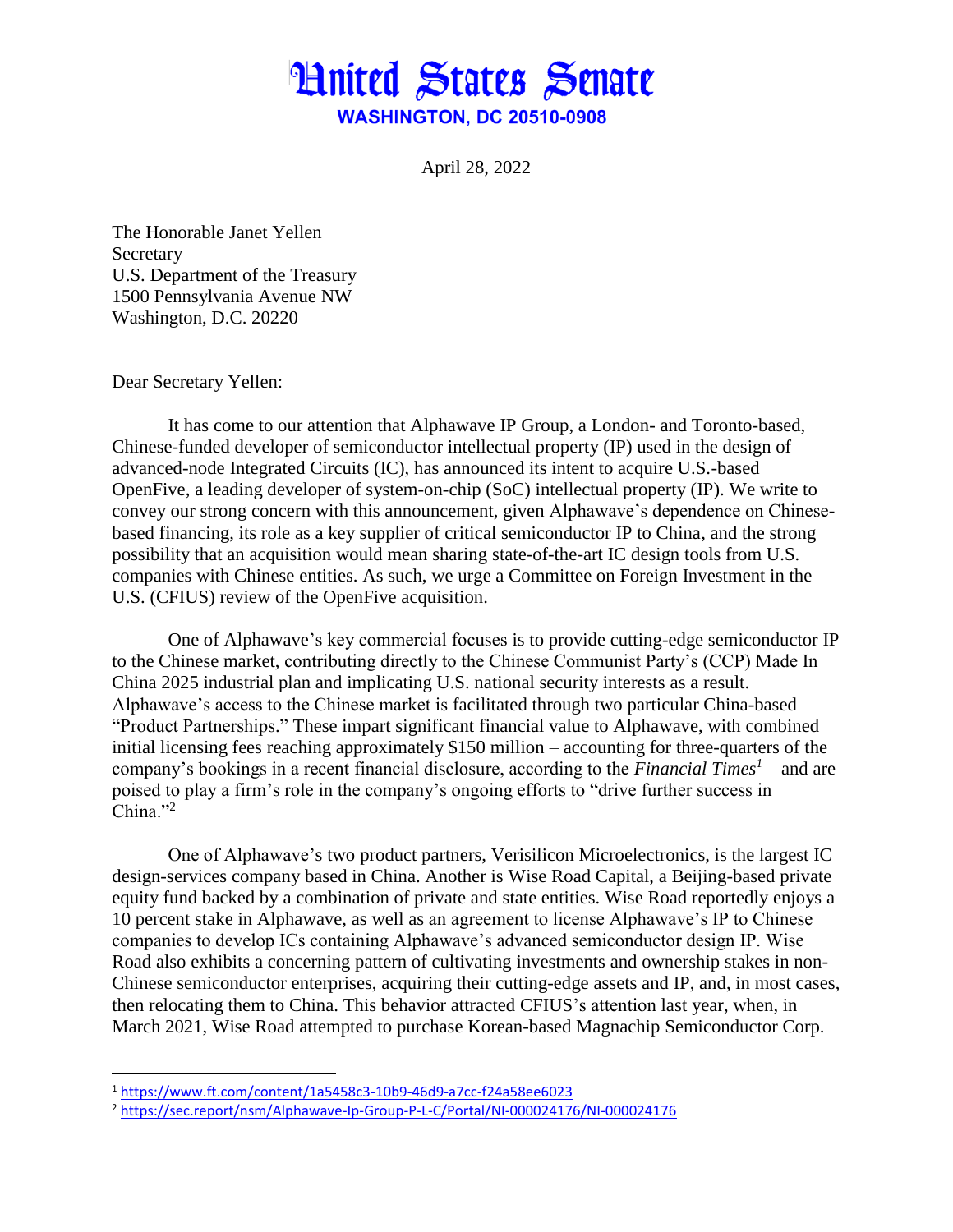Wise Road backed away from this deal after failing to secure approval from CFIUS, which cited "risks to the national security of the United States" that would result from the transaction. $3$ 

CFIUS was right to raise these concerns. Wise Road is positioned to transfer and license cutting-edge semiconductor IP, including IP produced or acquired by Alphawave, to a wide range of customers in China whose identities and activities cannot be monitored reliably. Thus, products using this IP would form the foundation of a leading-edge, indigenous supply chain in China to power the CCP's efforts in 5G, data networking, supercomputing, and other critical industries. The downstream recipients of this technology would be nearly impossible to track, and federal regulators would likely struggle to establish which are on the U.S. Bureau of Industry and Security's Entity List or subject to other restrictions.

Now, we urge CFIUS to apply the same level of scrutiny to Alphawave's proposed acquisition of OpenFive, in light of Wise Road's equity investment in Alphawave and its arrangement to license Alphawave's advanced semiconductor IP – including OpenFive's systemon-chip IP – to Chinese private and state users. The OpenFive acquisition would nearly double<sup>4</sup> the number of connectivity-focused IPs available to Alphawave customers, as well as accelerate Alphawave's roadmap for advanced connectivity solutions. As with the Wise Road-Magnachip case, it would also risk undermining U.S. trade and export policies given the strong possibility that Alphawave would redeploy OpenFive's IP outside the U.S. That would mean furnishing Chinese semiconductor companies with advanced IP developed through U.S. technology, thus enabling the CCP to develop next-generation products in advanced semiconductor processes. Such an effort would impact U.S. national security interests, particularly given Alphawave's continued access to U.S. technologies, as well as its use of joint domiciles outside the U.S. and beyond the jurisdiction of American export controls.

For these reasons, we urge CFIUS to conduct a review of Alphawave's OpenFive acquisition. Should it do so, we also request that the Committee carefully scrutinize Alphawave's business and investor relationships, as well as its current business strategies and their impact on U.S. export control laws and broader U.S. national security interests.

Thank you for your attention to this matter.

 $m_{\rm k}$  th

Marco Rubio **Todd** Young U.S. Senator U.S. Senator

l

Sincerely,

<sup>3</sup> [https://www.reuters.com/business/us-treasury-says-china-private-equitys-magnachip-purchase-poses-security](https://www.reuters.com/business/us-treasury-says-china-private-equitys-magnachip-purchase-poses-security-risks-2021-08-31/)[risks-2021-08-31/](https://www.reuters.com/business/us-treasury-says-china-private-equitys-magnachip-purchase-poses-security-risks-2021-08-31/)

<sup>4</sup> [https://www.prnewswire.com/in/news-releases/alphawave-ip-announces-definitive-agreement-to-acquire](https://www.prnewswire.com/in/news-releases/alphawave-ip-announces-definitive-agreement-to-acquire-entire-openfive-business-unit-from-sifive-for-us-210m-in-cash-809567481.html)[entire-openfive-business-unit-from-sifive-for-us-210m-in-cash-809567481.html](https://www.prnewswire.com/in/news-releases/alphawave-ip-announces-definitive-agreement-to-acquire-entire-openfive-business-unit-from-sifive-for-us-210m-in-cash-809567481.html)